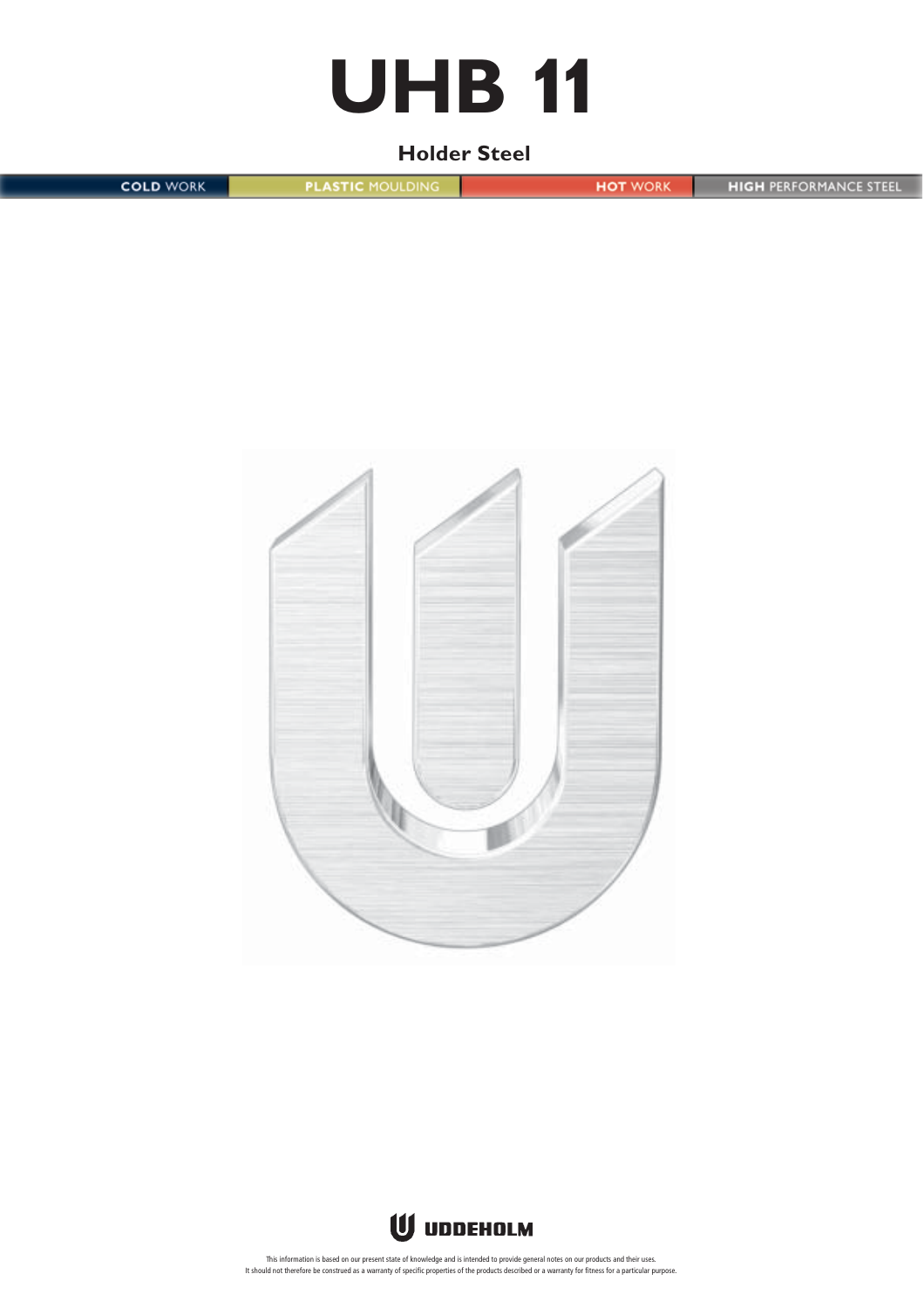# **General**

Uddeholm's tool steel UHB 11 is an easily machinable carbon steel characterized by

- Good machinability
- Good mechanical strength.

UHB 11 is primarily intended to be used in the asdelivered condition. It is only to be heat treated for special applications.

| <b>Typical analysis</b>   | 0.46                               | Si<br>0,2 | Mn<br>0,7 |  |
|---------------------------|------------------------------------|-----------|-----------|--|
| Standard<br>specification | W.-Nr. 1.1730                      |           |           |  |
| Delivery<br>condition     | As rolled. Hardness approx. 200 HB |           |           |  |
| Colour code               | White                              |           |           |  |

# **Applications**

- Punch holders
- Die holders
- Guide plates
- Backing plates
- Jigs
- Fixtures
- Simple bending dies
- Simple structural components.

# **Properties**

Approximate values at room temperature. Hardness 200 HB.

| Tensile strength, Rm  | $640$ N/mm <sup>2</sup><br>$65$ kp/mm <sup>2</sup> |
|-----------------------|----------------------------------------------------|
| Yield strength, Rp0,2 | 340 $N/mm^2$<br>35 kp/mm <sup>2</sup>              |
| Reduction of area, Z  | 40%                                                |
| Elongation, A5        | 20%                                                |

Note: The given figures are typical values and shall not be considered as guaranteed values.

# **Heat Treatment**

UHB 11 is intended to be used untreated, i.e. in the as-delivered condition.

For applications where the material must be hardened to a higher hardness, the following instructions should be followed.

# **SOFT ANNEALING**

Temperature approx. 700°C (1290°F). Protect the steel and heat through to 700°C (1290°F). Cool in furnace 25°C/h (78°F/h) to 600°C (1110°F) and subsequently freely in air. Hardness after soft annealing approx. 170 HB.

### **NORMALIZING**

Normalizing temperature 840–870°C (1545– 1066°F). Cooling in air.

# **STRESS RELIEVING**

Temperature approx. 650°C (1200°F). After rough machining with chip-cutting tools, stress relieving may be advisable to minimize distortion if the tool is to be hardened. Holding time: 2 h after the entire piece has attained a temperature of approx. 650°C (1200°F). Cooling in furnace to approx. 500°C (930°F), followed by cooling in air.

# **HARDENING**

Preheating temperature: 650°C (1200°F). Austenitizing temperature: 820–870°C (1510–  $1600^{\circ}$ F).

Holding time: 30 min. Protect against decarburization.

# **QUENCHING MEDIA**

- Water
- Oil.



UHB 11 fine machined ready for delivery.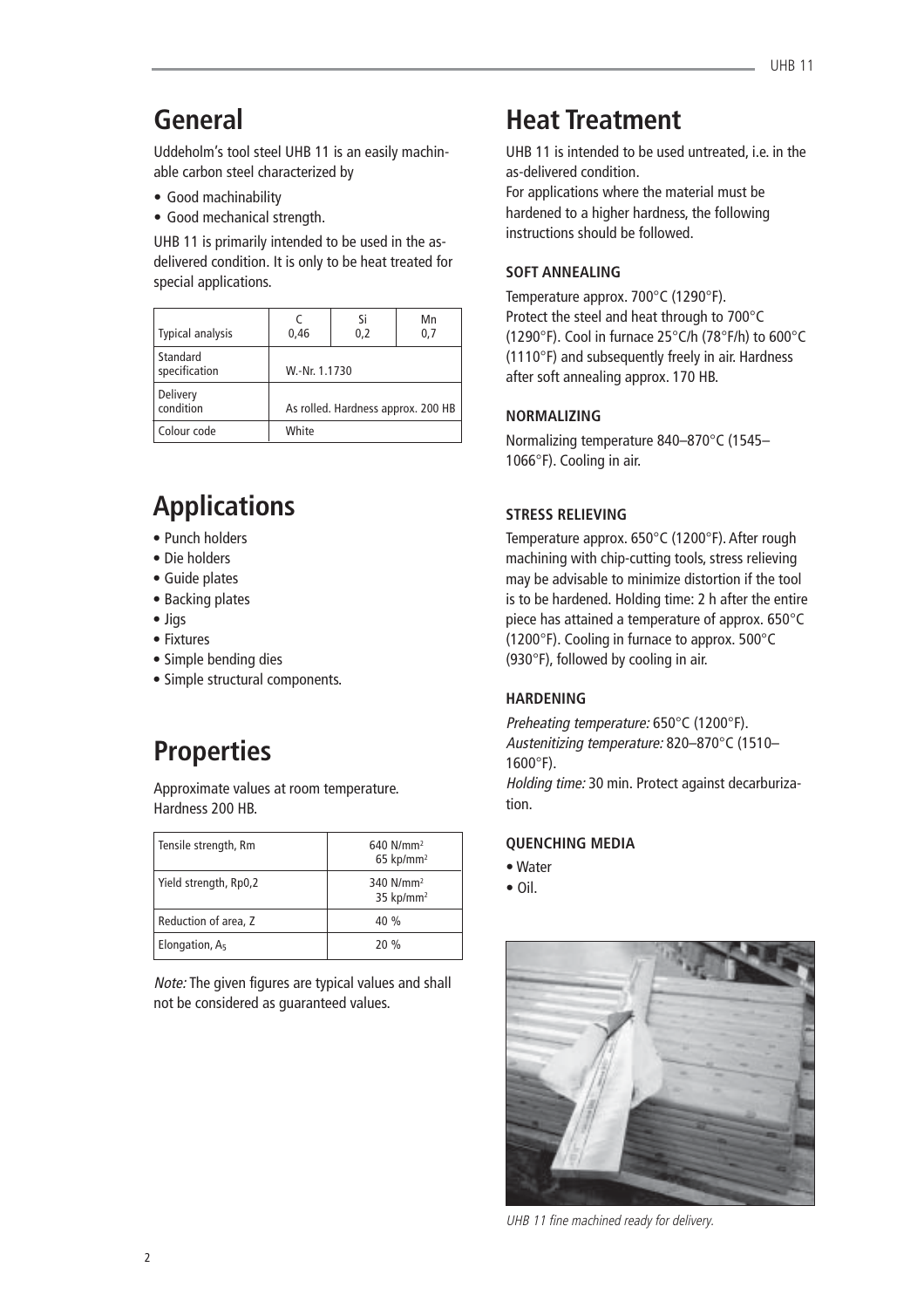Hardness as a function of depth under surface



# **TEMPERING**

Tempering temperature and hardness.

|                    | Hardness, HRC, after tempering<br>Holdig time 1 h. Approx. value |                 |                              |                          |                 |                                 |
|--------------------|------------------------------------------------------------------|-----------------|------------------------------|--------------------------|-----------------|---------------------------------|
| Quenching<br>media | $200^{\circ}$ C<br>$390^\circ F$                                 | $480^{\circ}$ F | 250°C 300°C<br>$570^\circ F$ | $400^{\circ}$ C<br>750°F | $500^{\circ}$ C | $600^{\circ}$ C<br>930°F 1110°F |
| Water<br>Oil       | 58<br>31                                                         | 56<br>30        | 53<br>29                     | 45<br>27                 | 37<br>25        | 27<br>20                        |

Austenitizing temperature 830°C.

### **FLAME AND INDUCTION HARDENING**

UHB 11 can be flame or induction hardened to a hardness of 57  $\pm$ 3 HRC. Water is normally used for quenching during continuous hardening. Temper immediately after hardening.

# **Cutting data recommendations**

The cutting data below are to be considered as guiding values which must be adapted to existing local conditions. More detailed information can be found in Uddeholm "Cutting Data Recommendations".

# **TURNING**

| Cutting data<br>parameters                            | Turning<br>with carbide<br>Rough turning<br>Fine turning |                                                   | Turning<br>with high<br>speed steel<br>Fine turning |
|-------------------------------------------------------|----------------------------------------------------------|---------------------------------------------------|-----------------------------------------------------|
| Cutting<br>speed (v <sub>c</sub> )<br>m/min<br>f.p.m. | $200 - 250$<br>655-820                                   | $250 - 310$<br>820-1017                           | $25 - 30$<br>$82 - 98$                              |
| Feed (f)<br>mm/r<br>i.p.r.                            | $0,3 - 0,6$<br>$0,012 - 0,023$                           | $-0,3$<br>$-0,012$                                | $-0,3$<br>$-0,012$                                  |
| Depth of cut<br>$(a_n)$<br>mm<br>inch                 | $2 - 6$<br>$0,08 - 0,20$                                 | $-2$<br>$-0.08$                                   | $-2$<br>$-0,08$                                     |
| Carbide desig-<br>nation ISO                          | P20-P30<br>Coated<br>carbide                             | P <sub>10</sub><br>Coated<br>carbide or<br>cermet |                                                     |

### **DRILLING**

#### **High speed steel twist drills**

|                                            | Drill diameter<br>Ø                                   |                                                      | Cutting<br>speed $(v_c)$                             |                                                                | Feed (f)                                                                 |
|--------------------------------------------|-------------------------------------------------------|------------------------------------------------------|------------------------------------------------------|----------------------------------------------------------------|--------------------------------------------------------------------------|
| mm                                         | inch                                                  | $m/min$ .                                            | f.D.m.                                               | mm/r                                                           | i.p.r.                                                                   |
| $-5$<br>$5 - 10$<br>$10 - 15$<br>$15 - 20$ | $-3/16$<br>$3/16 - 3/8$<br>$3/8 - 5/8$<br>$5/8 - 3/4$ | $20 - 22*$<br>$20 - 22*$<br>$20 - 22*$<br>$20 - 22*$ | $65 - 72*$<br>$65 - 72*$<br>$65 - 72*$<br>$65 - 72*$ | $0.08 - 0.20$<br>$0.20 - 0.30$<br>$0,30-0,35$<br>$0,35 - 0,40$ | $0.003 - 0.008$<br>$0,008 - 0,012$<br>$0,012 - 0,014$<br>$0.014 - 0.016$ |

\*For coated HSS drill  $v_c = 34-36$  m/min. (111-118 f.p.m.).

### **Carbide drills**

|                                              | Type of drill                            |                                        |                                        |  |
|----------------------------------------------|------------------------------------------|----------------------------------------|----------------------------------------|--|
| Cutting data<br>parameters                   | Indexable<br>insert                      | Solid<br>carbide                       | Brazed<br>carbide <sup>1)</sup>        |  |
| Cutting<br>speed $(v_c)$<br>m/min.<br>f.p.m. | $240 - 260$<br>790-850                   | $100 - 130$<br>330-425                 | $80 - 100$<br>260-330                  |  |
| Feed (f)<br>mm/r<br>i.p.r.                   | $0,05 - 0,25^{2}$<br>$0,002 - 0,010^{2}$ | $0,10-0,25^{2}$<br>$0.004 - 0.010^{2}$ | $0,15-0,25^{2}$<br>$0,006 - 0,010^{2}$ |  |

 $1)$  Drill with internal cooling channels and brazed carbide tip

2) Depending on drill diameter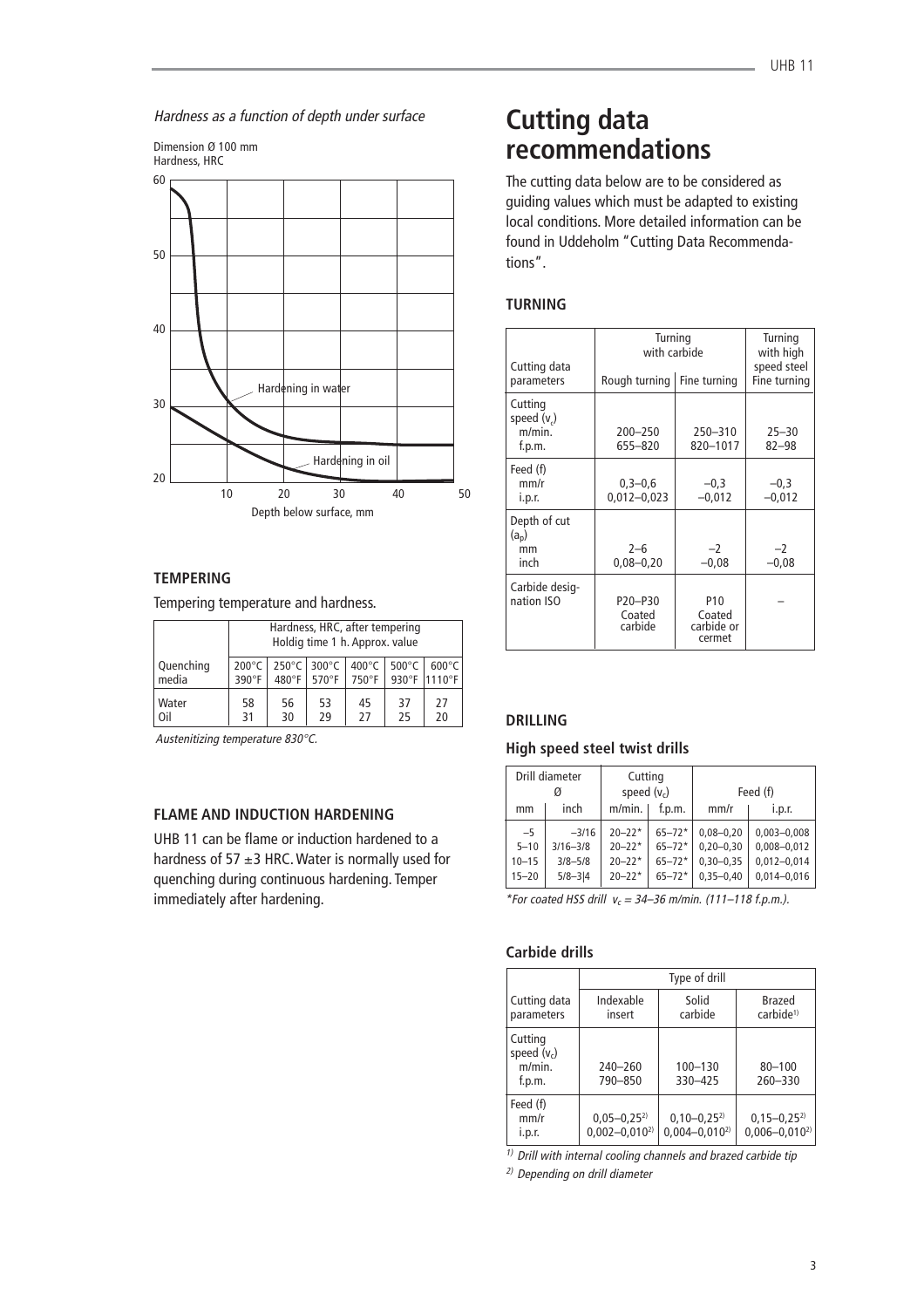# **MILLING Face and square shoulder face milling**

| Cutting data parameters                      | Milling with carbide<br>Rough milling                 | Fine milling                                          |
|----------------------------------------------|-------------------------------------------------------|-------------------------------------------------------|
| Cutting speed $(v_c)$<br>$m/min$ .<br>f.p.m. | $200 - 270$<br>655-885                                | 270-310<br>885-1017                                   |
| Feed, $(f2)$<br>mm/tooth<br>inch/tooth       | $0,2-0,4$<br>$0.008 - 0.016$                          | $0,1-0,2$<br>$0.004 - 0.008$                          |
| Depth of cut, $(a_p)$<br>mm<br>inch          | $2 - 5$<br>$0,08 - 0,2$                               | $-2$<br>$-0.08$                                       |
| Carbide designation ISO                      | P <sub>20</sub> -P <sub>40</sub><br>Coated<br>carbide | P <sub>10</sub> -P <sub>20</sub><br>Coated<br>carbide |

### **End milling**

|                                              | Type of milling                          |                                          |                                          |
|----------------------------------------------|------------------------------------------|------------------------------------------|------------------------------------------|
| Cutting data<br>parameters                   | Solid<br>carbide                         | Carbide<br>indexable<br>insert           | High<br>speed steel                      |
| Cutting<br>speed $(v_c)$<br>m/min.<br>f.p.m. | $160 - 200$<br>525-655                   | 190-230<br>625-755                       | $35 - 40^{1}$<br>$115 - 130^{1}$         |
| Feed $(fz)$<br>mm/tooth<br>inch/tooth        | $0.03 - 0.20^{2}$<br>$0.001 - 0.008^{2}$ | $0.08 - 0.20^{2}$<br>$0.003 - 0.008^{2}$ | $0,05 - 0,35^{2}$<br>$0.002 - 0.014^{2}$ |
| Carbide<br>designation<br>ISO                | K <sub>10</sub>                          | P10-P20                                  |                                          |

<sup>1)</sup> For coated HSS end mill  $v_c = 55-60$  m/min. (180-200 f.p.m.). <sup>2)</sup> Depending on radial depth of cut and cutter diameter.

### **GRINDING**

General grinding wheel recommendation is given below. More information can be found in the Uddeholm publication "Grinding of Tool Steel".

| Grinding operation              | Soft annealed<br>condition | Hardened<br>condition |
|---------------------------------|----------------------------|-----------------------|
| Face grinding<br>straight wheel | A 46 HV                    | A 46 HV               |
| Face grinding segment           | A 24 GV                    | A 36 GV               |
| Cylindrical grinding            | A 46 LV                    | A 60 KV               |
| Internal grinding               | A 46 JV                    | A 60 JV               |
| Profile grinding                | A 100 KV                   | A 120 JV              |

# **Welding**

As is the case with most tool steels, the welding of UHB 11 is associated with a risk of cracking. In order to minimize the risk, welding should be carried out with preheating at 100–350°C (210– 660°F).

Electrode: Unalloyed basic electrode for welding of unalloyed structural steel.

Note: Always use well dried basic electrodes. Welding can also be performed with an austenitic stainless electrode. The demand of preheating can be reduced but the filler metal does not reach the same hardness level as the base material when hardening.

# **Further information**

Please contact your local Uddeholm office for further information on the selection, heat treatment, application and availability of Uddeholm tool steels.